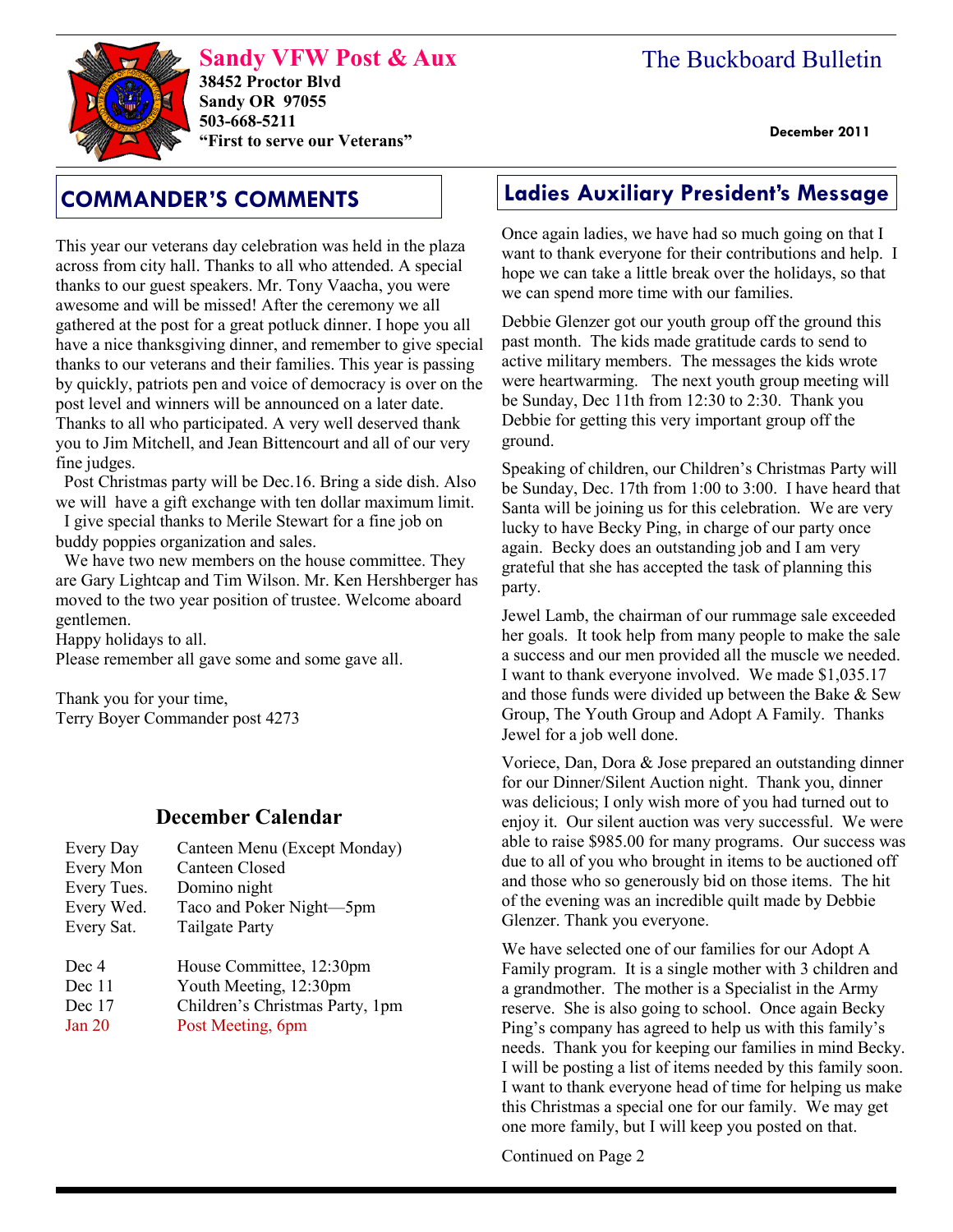## **Quartermasters Corner**

I need some help. I would like one Post member to volunteer to become an Assistant QM. The time commitment would be 4 hours per week. You need to have computer & bookkeeping skills. If you are interested please E-mail me at : [bmiller945@comcast.net.](mailto:bmiller945@comcast.net)

Yours in comradeship,

Bill

#### **2012 AUXILIARY MEMEBERSHIP**

Dues reminder notices were put in the mail to all annual Ladies Auxiliary members on July 7, 2011. Please pay your 2012 dues as soon as possible. Send your \$20.00 annual dues to

Sandy Ladies Auxiliary #4273 PO Box 1262, Sandy, OR 97055

If you are interested in becoming a Life Member please call Jackie Key, Membership Chair at 503 668-8418. Payment plans are available for the first time this year. Help you're Auxiliary attain 100%. Send your dues in now!

Newsletter articles are due Dec. 20 for the Jan. Newsletter. Contact your editor at: **[admin@vfw4273.org](mailto:admin@vfw4273.org)**

Continued from page One

We had an enjoyable visit from the Sellwood Breakthrough post. Thanks Voriece and Pam for providing all the doors prizes. They really liked all the food that was contributed. Thanks again to all of you who provide food for our guests.

Our Bake & Sew Group delivered quilts and cookies personally to Roseburg and White City this past month. They were given tours by each facility and learned much more about our veterans needs and the future plans for each hospital. Thank you ladies for taking such a personal interest in the needs of our veterans.

Please remember to turn in your time sheets. It is critical to the success of our Auxiliary.

Last, but certainly not least, we sold Buddy Poppies over Veterans Day weekend. Thank you everyone who volunteered to sell Poppies. Betty Haider is still our star. I don't know how she does it. Good job Betty.

Did I say we have been busy?

I want to wish each of you and your families a very happy holiday season. Be safe and God bless.

Jean Bettencourt

VFW Ladies Auxiliary President

## **The Auxiliary Chaplain Judy Gascon 503 668 3748**

Good news for a change. Joanne LeDoux is on a new medication and feeling really great.

Laura Baron is still in a wheel chair but home and able to do some housework, including vacuuming.

Penny Hofer, Laura's dear daughter, may be going home soon, after more than a year in foster care.

Birdie and Al Foust are staying with their son in Seattle because Birdie isn't doing well. We send her our best wishes for a speedy recovery.

I wish all of you a blessed Christmas and a Happy Hanukkah.

## **The Post Chaplain Melissa Samels 503 668 4849**

I hope everyone has a happy and safe Thanksgiving.

Our thoughts and prayers are with the families of life time members Vincent Young and Ralph Stewart. Both members will be greatly missed by all who had the pleasure of knowing them and spending time with them.

For to this end Christ died and rose and lived again, that He might be Lord of both the dead and the living. {Romans 14:9}

Also, please keep in your prayers Chuck Lutz who recently experienced a difficult lose in his life, and health problems.

| Post Officers         |                    | <b>Ladies Auxiliary Officers</b> |                       | Men's Auxiliary Officers |                |
|-----------------------|--------------------|----------------------------------|-----------------------|--------------------------|----------------|
| Commander             | Terry Boyer        | President                        | Jean Bettencourt      | President:               | Dan Vaughn     |
| Senior Vice Commander | Merle Stewart      | Sr. Vice President               | Dora Fitzpatrick      | Vice President           | Matt Haider    |
| Junior Vice Commander | Glenn Yeager       | Jr. Vice President               | Jennell Mitchell      |                          |                |
| Chaplain              | Melissa Samels     | Treasurer                        | Jackie Key            | Secretary                | Gregg Redford  |
| <b>Ouartermaster</b>  | <b>Bill Miller</b> | Chaplain                         | Judy Gascon           | Treasurer                | <b>Bob Dun</b> |
| Judge Advocate        | John Lamb          | Secretary                        | Debra Glenzer         | Sgt At Arms              | Wayne Keller   |
| Adjutant              |                    | Guard                            | <b>Helene Hawkins</b> |                          |                |
| Surgeon               | Dan Copher         | Conductress                      | Jewel Lamb            |                          |                |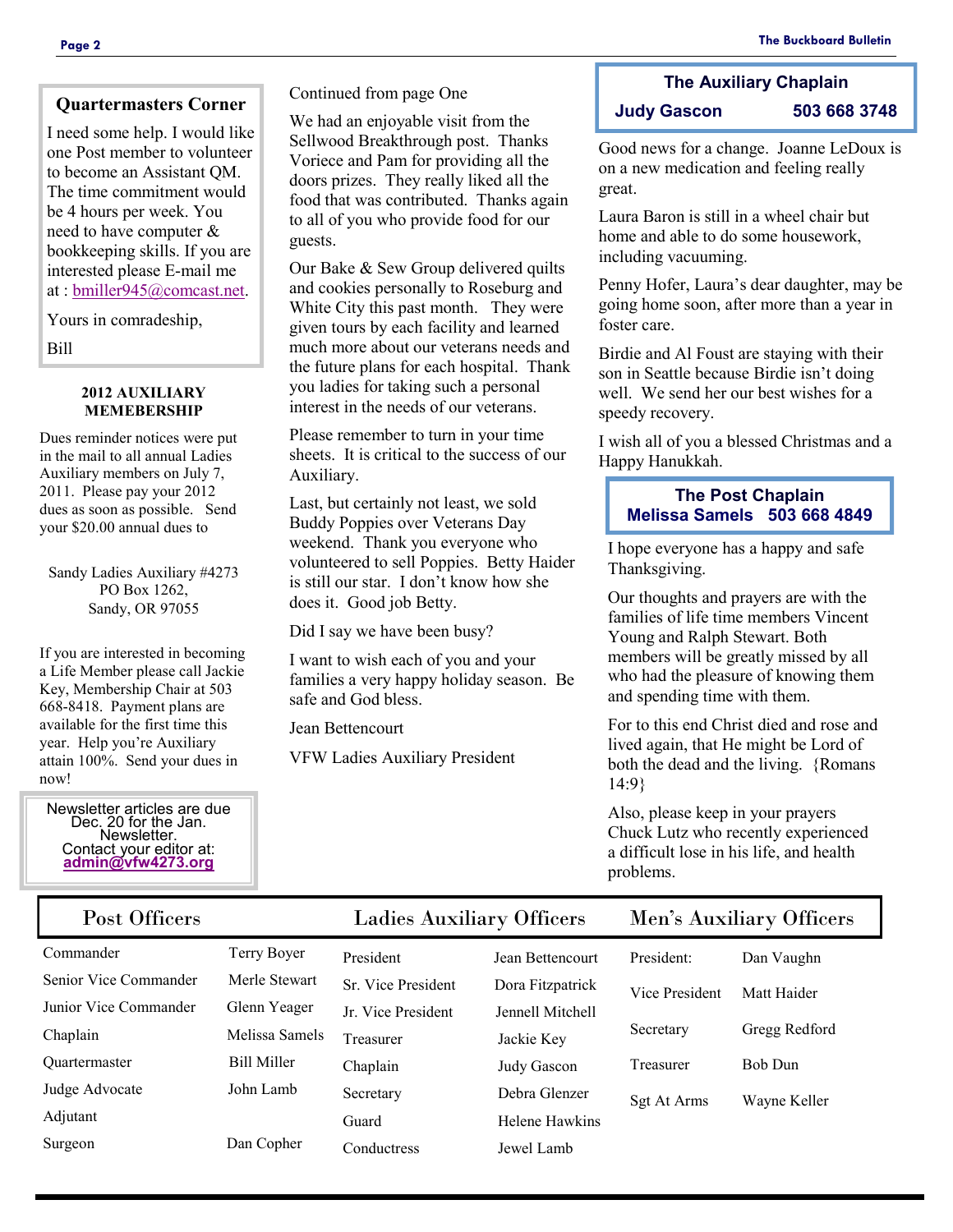## **HONOR YOUR POST MEMBERSHIP**

Not everyone is eligible to join the VFW. Not everyone has served in hostile territory. But every member of the VFW has. Take advantage of the benefits and the community of support. You've earned it. Your membership helps give us a louder voice in Washington D C for passage of new benefits of the G.I. bill. December is here so if you haven't already paid your dues for next year please catch up now. Stop by the post, go online, or mail your \$26.00 to VFW POST 4273 P.O. box 404 Sandy, OR. 97055. Thanks to everyone for your support and Patriotism.

Merle Stewart SR. Vice

The Post needs you to be an active member. We want you to volunteer to help with the work necessary to keep our Post running. Everyone has skills that can be used. We can use help in the following areas: kitchen, building ( construction & maintenance), clerical / computer, accounting / bookkeeping, and counseling. Please contact any of the Post's officers and offer your help.

Meeting Notices:

House Committee - Sun. 4 Dec. @ 12:30 PM

Dec. Post Meeting - Fri. 9 Dec. ( 2nd Fri.) @ 8 PM

Jan. Post Meeting - Fri. 20 Jan. ( 3rd. Fri.) @ 6 PM - Please note the time & date change.

Yours In Comradeship, Bill



#### **Buddy Poppy Drive**

The people of Sandy and Damascus showed again how caring they are when it comes to helping out their local veterans. They donated almost \$2,000 in just two days during our recent BUDDY POPPY drive-only one day at the Damascus Bi-Mart! Thank you to those who volunteered your time to the Poppy program. If you haven't helped in the past, please assist with the distribution in the future. You'll feel proud of your community and experience a good feeling that you are doing your part to help out. Thanks also to the Young Marines and local Boy Scout Troops who once again put in some time for this great cause that adds to funds that help out our local vets in need. Thanks to everyone.

Merle Stewart, SR Vice

## Children's Christmas Party

**Date:** Saturday, December 17th

**Time:** 1pm - 3pm (or until all the kids have sat on Santa's lap)

**Location:** Upstairs at the VFW

We will have cupcakes, cookies, punch, games/activities, and of course Santa.

Thanks,

**Becky Ping**, **Ladies Auxiliary**

**503-544-5099**



Welcome to Cascadia Village administratorCV@livebsl.com  $O: (503) 668 - 0300$  $F: (503) 668 - 1154$